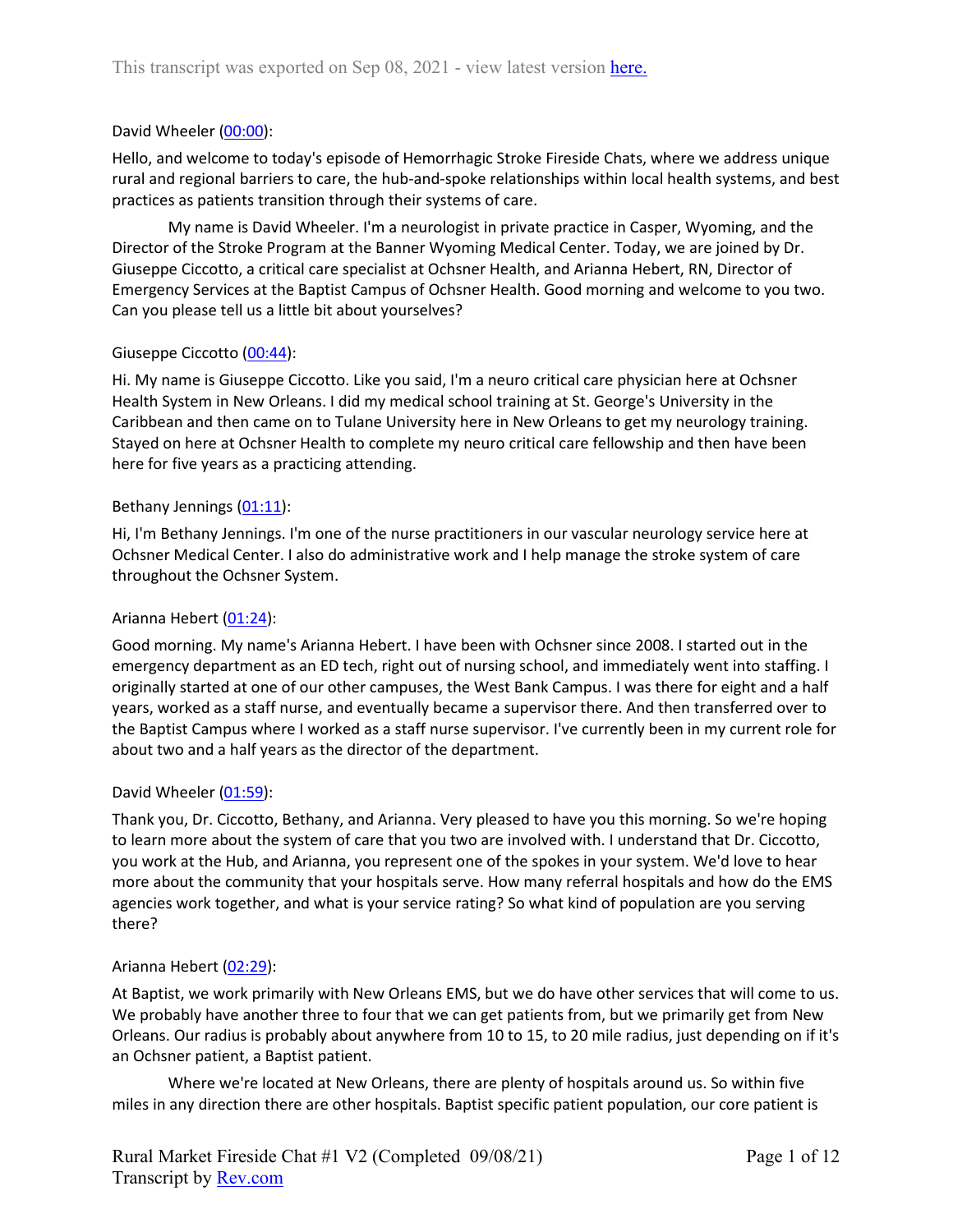very, very unique. If you go two to three blocks in one direction you have a homeless shelter. If you go a few blocks in the opposite direction and you have upper class patients. And then you go a few blocks over and it's patients that are living on government funding, government housing.

And so it does add to some of the needs that our patients face. Some of them don't have transport. Some of them utilize the ED as their primary care. They can't get their basic medications that you would normally expect to get from a primary care doctor. So we definitely have that uniqueness. And then we are located less than 10 miles away from the Hub hospital.

## David Wheeler [\(03:57\)](https://www.rev.com/transcript-editor/Edit?token=7MKJ8lTq3eyR87twqKHyqJ4uCnGJ-8djg3dVKPjAyLYGr4AtRJApbvby_LYmzzgnu6YlcDef5h5tfn74KQPDlUAOLqI&loadFrom=DocumentDeeplink&ts=237.32):

Doctor Ciccotto, can you give us an overview of the various spokes that your system is serving?

# Giuseppe Ciccotto [\(04:03\)](https://www.rev.com/transcript-editor/Edit?token=QGKhUvnNP8eb6QjQo3TW5fxCVB7ThvPgJlQ2ByeP7Awspe9R3LYDEFjn5qBk3nXFKYmxfnUnBLv98TuwZvCR0BxfCWI&loadFrom=DocumentDeeplink&ts=243.98):

Sure. So coming out of the Hub, our telestroke community involves hospitals all over the state of Louisiana and into Southern Mississippi, with over at least 50 spoke hospitals that feed into our Hub. Our radius is probably about 250 to 300 miles that we cover. So any type of patient, any type of nerve patient, will be encompassed in that.

Each different region here is Louisiana, as well as in Mississippi, is going to have a different amount of EMS providers, with the more rural areas having maybe one or two, with the largest cities having up to maybe seven or eight. So it's a very big catchment area with a lot of patients coming in.

# David Wheeler [\(04:52\)](https://www.rev.com/transcript-editor/Edit?token=JcY2fyOCsrhX0Jm2ATFSlT--iiN0Bdt8DuELlOARzFm6Wqd9RvthQyeqHhB3OmJGSIpVXOO6Z2a5lFIaCMlzC_BJCi0&loadFrom=DocumentDeeplink&ts=292.86):

Thank you for that. So this sounds like a very diverse catchment with a lot of different types of settings from which your patients are being drawn in, the types of hospitals that you're working with. Do you guys have a standard approach to educating the providers within that network? And if so, how do you disseminate that information, Dr. Ciccotto?

## Giuseppe Ciccotto [\(05:14\)](https://www.rev.com/transcript-editor/Edit?token=mQU7UYWFbjTm_JSJ_cbwidVelhGHObot9-bK54VqJt79abYQWQEBLa1VcL_Q3Hi6WcVEQ3XEQjJai-cjrq9gup8DXIk&loadFrom=DocumentDeeplink&ts=314.86):

Yeah. So, the education provided mainly focuses on stroke science and symptoms that will be either hemorrhagic versus ischemic, as there's no real way to delineate those when you first come across a patient. The first part of how these other spokes or these other hospitals get trained or educated, comes from the LERN Network, or the Louisiana Emergency Response Network here, which is a state agency that has taken up the task of improving our pre-hospital stroke care.

So the first set of guidelines in education comes from there state-wide. And then with our spokes and other hospitals that we are connected with, it varies depending on how far away they are or how we're interacting with them. Since COVID it's been through Zoom meetings. But usually it can be anywhere from weekly to maybe monthly meetings that would involve education, sending education packets over there, travel to some of these spoke sites to do hands-on education with the staff there.

So every area has a different approach, but there's contact with all of these spokes to have whatever education is needed specifically for there. And we're able to change as quickly as we need to to adapt to what is needed at these spokes.

David Wheeler [\(06:46\)](https://www.rev.com/transcript-editor/Edit?token=exs9HLUZHYauIh9XZJq8-Fcpi83DifmOHhOYvJW7gI6gr-Y5retwN9dDlaI0EMvsP1ztev1BrWQXV8WlVtbt8deFvGo&loadFrom=DocumentDeeplink&ts=406.32):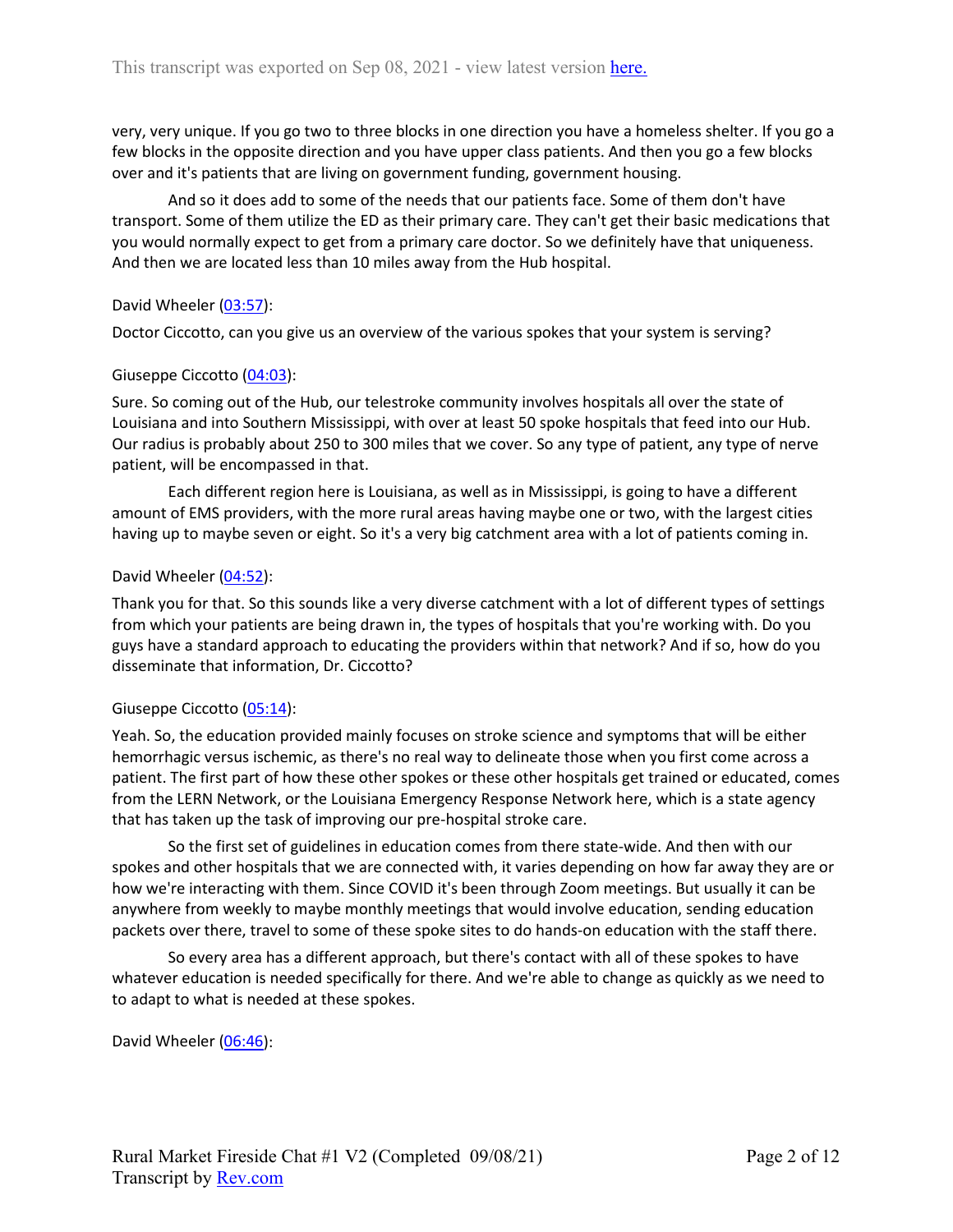And Arianna, so the Hub and the system in general, are rolling out education, and presumably encouraging the various spoke sites to adopt standards of care. Have you found any challenges within your own organization in getting buy-in and adoption of these standardized protocols?

## Arianna Hebert [\(07:12\)](https://www.rev.com/transcript-editor/Edit?token=Nyc90nG3rfx4uVT1ZvSdv9BHyYI0gC70gLa5eh8pS-aDCmKLyHAnv1_1tV_MoaQRW0hit4ilxy-M41xEyu4GmIb3GsI&loadFrom=DocumentDeeplink&ts=432.66):

There have definitely been times, especially when you are first trying to get some of these processes in place and you're starting to create a change process, that you get a lot of resistance. But one thing I have found, we do a really good job of collaborating across the system for specialties. So we work with the System Stroke Committee, but then we also work as a system for service lines.

So we'll coordinate with Bethany and Terry and we meet with them and work really close with them to set the standards and the goals. But we also meet as a service line and all the EDs meet and say, "Okay, these are our goals. What are you doing? What are your challenges?" And we work together because some of the rural sites have different challenges than others. Some people, "Look, this is what's working really well for us. Why don't you guys try this?"

And so we're able to bounce ideas off of each other. And getting that ED provider actively engaged and your Stroke Committee on your side, is the key to that. Once you have the provider buy-in it's so much easier to get everyone else to be a part of that. I found when we didn't have an ED position that sat on the Stroke Committee for our campus, it was a lot harder to get everybody on board with constant changes.

# David Wheeler [\(08:26\)](https://www.rev.com/transcript-editor/Edit?token=rGM518jQOG8ZWm8sZbhEX1wPwdGVQZP7AwhAzgwzNyvYWtD0iZSw1AeQeo1cwYz5j-TVcwG8FNrOfsKbJRMtrg3ST6Y&loadFrom=DocumentDeeplink&ts=506.86):

Absolutely. The physician champions within each of our hospitals is clearly an important part of success as we build out a system of care. Another really important aspect to this, and really the glue that ties everything together, in my experience, is the participation and active involvement of EMS providers. Especially given the real diversity of communities that you're sharing within your organization. I'd love to hear more about what kind of challenges you've run up against, and more importantly, what kinds of solutions you found to bring EMS along with you on this journey to build out an excellent system of care. Dr. Ciccotto, would you like to start.

## Giuseppe Ciccotto [\(09:08\)](https://www.rev.com/transcript-editor/Edit?token=SQ4g4wXfODCTWlLlA_2nig2pv47P9489LQsT1xleEdcxx2Qwc7ecWoSn0NvuCnmsHTzGYNL78fgDxoVj8hGdr4S4Wsc&loadFrom=DocumentDeeplink&ts=548.55):

Sure. So I guess the first part would be the education to the EMS departments that we have out there. And like I mentioned, some regions will have a very small EMS system, one or two ambulances, and some other systems will be more robust, like the New Orleans system or the largest cities out there.

We try to get our education out to them as well. Each region will be slightly different but, like I said, as far as within Louisiana, they're all following the LERN guidelines for pre-hospital stroke activations. Meaning, they've got their time windows, they're doing their scales, the Cincinnati stoke scale, FAST scale, Van score, pretty early on. Activating the stroke activation, getting to the nearest appropriate stroke hospital.

As far as addressing any discrepancies or onsite learning with EMS, we try to do that at least on a monthly basis with EMS leaders if we're seeing things that can be addressed. But oftentimes, if a patient comes in to the emergency department, at least the main campus here at the Hub, and I see something that could have been done a little better, I'll speak to the paramedic directly to do some onsite learning.

## Arianna Hebert [\(10:28\)](https://www.rev.com/transcript-editor/Edit?token=XULXNiuS285LKpFWTo3Ti-9RjA1rgkulI6-OG7wdbARcbS3xUzGx0Zve1ZCpRgIkdCsQueYiEaSMdU4Fpu1k9OYWfUE&loadFrom=DocumentDeeplink&ts=628.84):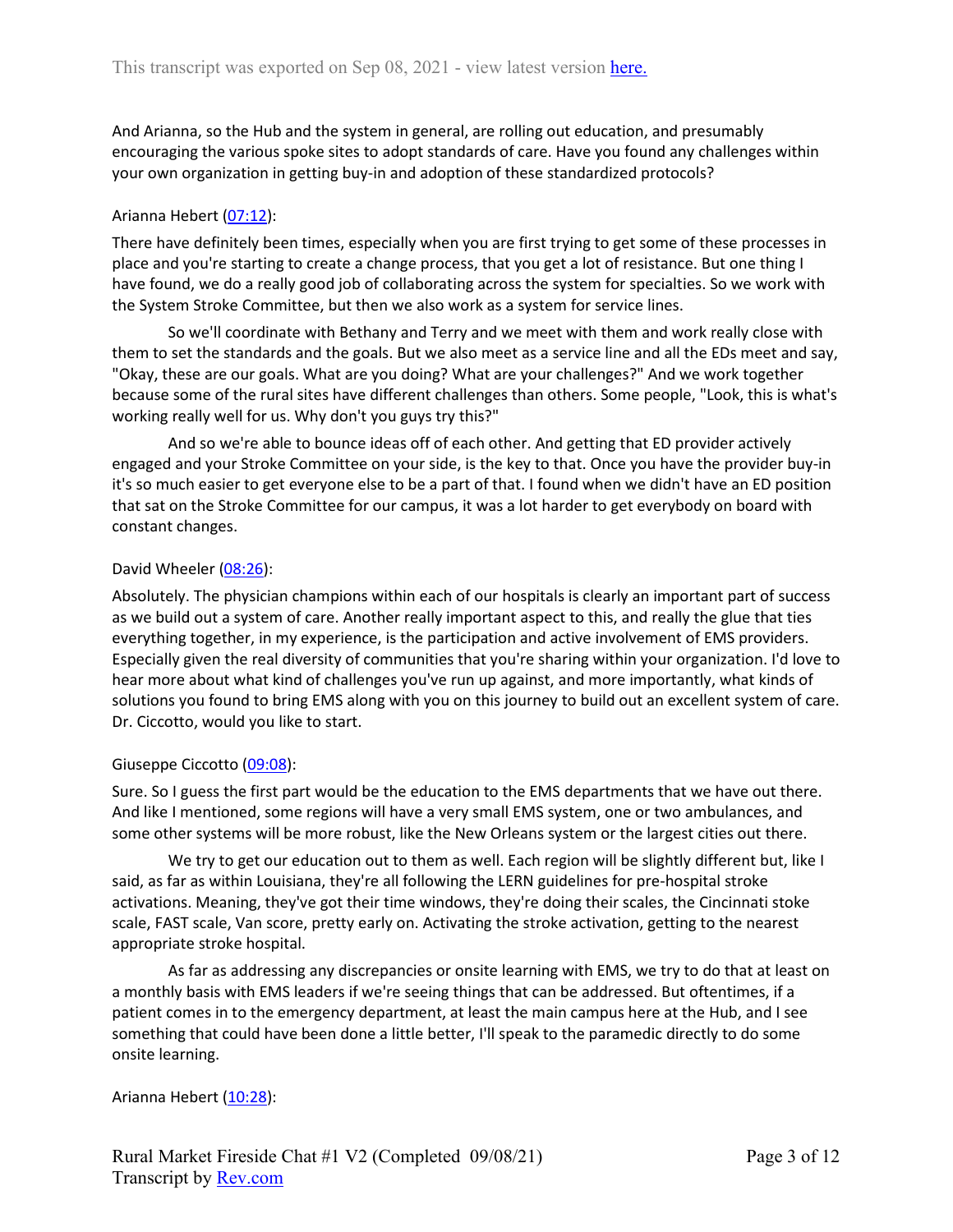I definitely agree. It's one, working with the LERN Network. They do set the precedent and they actually have taken over determining where patients go. So it's no longer the paramedic that's at the wheel that's saying, "Okay, we're going to Baptist, or we're going to this campus." They call into LERN if it's a possible stoke and they look for what is the nearest hospital that has the specific... Essentially, do you have CT and do you have staff that are certified and can take care of a stroke patient? And they're going to get it to the nearest facility.

And it's working with them to say, "Look, we can do early identification, recognize, and this is our plan of care." If it is a hemorrhagic, this is what we do. If it's ischemic, this is what we do. And so they know what's going on. And then having that close communication with the medical leads for EMS and getting them on board. And if you do have those fall outs, just following up with them really quickly so that they can speak to it.

If it's something that we're on site and we can address with the paramedic, real time is the best way to do that. If not, reaching out to their medical director and saying, "Hey, we just want to make you aware of this. This situation happened." So that they can correct it and give those people the feedback of, "Look, these are some opportunities that we had." And then having them call us early on, we can activate a code stroke before EMS is even here and we have CAT scan cleared off and we have the whole team ready to go when they arrive.

## David Wheeler  $(11:57)$ :

That's really great. That real time feedback that was described I think is a critical part of all of our EMS professionals learning experience. And then it sounds like you've developed some really good standardized processes for disseminating education across the various organizations.

What I'm hearing is the LERN Network in your area has been really important for the development of our system of care. And I think our listeners would be interested to know more about how that developed and who the main stakeholders are. Dr. Ciccotto.

## Giuseppe Ciccotto [\(12:28\)](https://www.rev.com/transcript-editor/Edit?token=7EkvigwaQCmEFBF3vIB86tURRU4g9rXUIN8XmSu9cO_uVgxbIywap-JffOj2lUV7D70l-b9pRmPfuhgK6vYVErbzf0U&loadFrom=DocumentDeeplink&ts=748.59):

Yeah, I feel maybe someone else would be able to answer that question more appropriately. I know that there's state agency, I couldn't really give you the specifics on who's all up there. I don't know if any of you guys know.

## Bethany Jennings  $(12:42)$ :

Yeah, hi. This is Bethany Jennings. I can jump in. So LERN was initiated through the legislation. It was really focused on improving access to care for, not just stroke patients, actually for STEMI, stroke and trauma. Because of the limited resources in the state it was really put together to try to drive hospitals to step up so that they can manage those patients and do it more efficiently and effective.

And you're right. It has been key in our stroke world here in the state for a long time, and it took a good long time for them to really get the ball rolling and for everyone to jump in and really understand why we're doing it. And now it's something that every hospital that takes care of stroke patients has to participate in, in the sense that they will require every stroke hospital to submit data to them. Deidentify patient data so that we can better understand what's going on in the region so we know where education needs to be focused, what other barriers might be coming up.

And so it has been a life saver for Terry and I because we really focus on trying to help our Ochsner sites and our partners and try to drive that improved care. It's hard to do when there's no requirements, but with LERN saying you have to do it and you have to do it and you have to get better at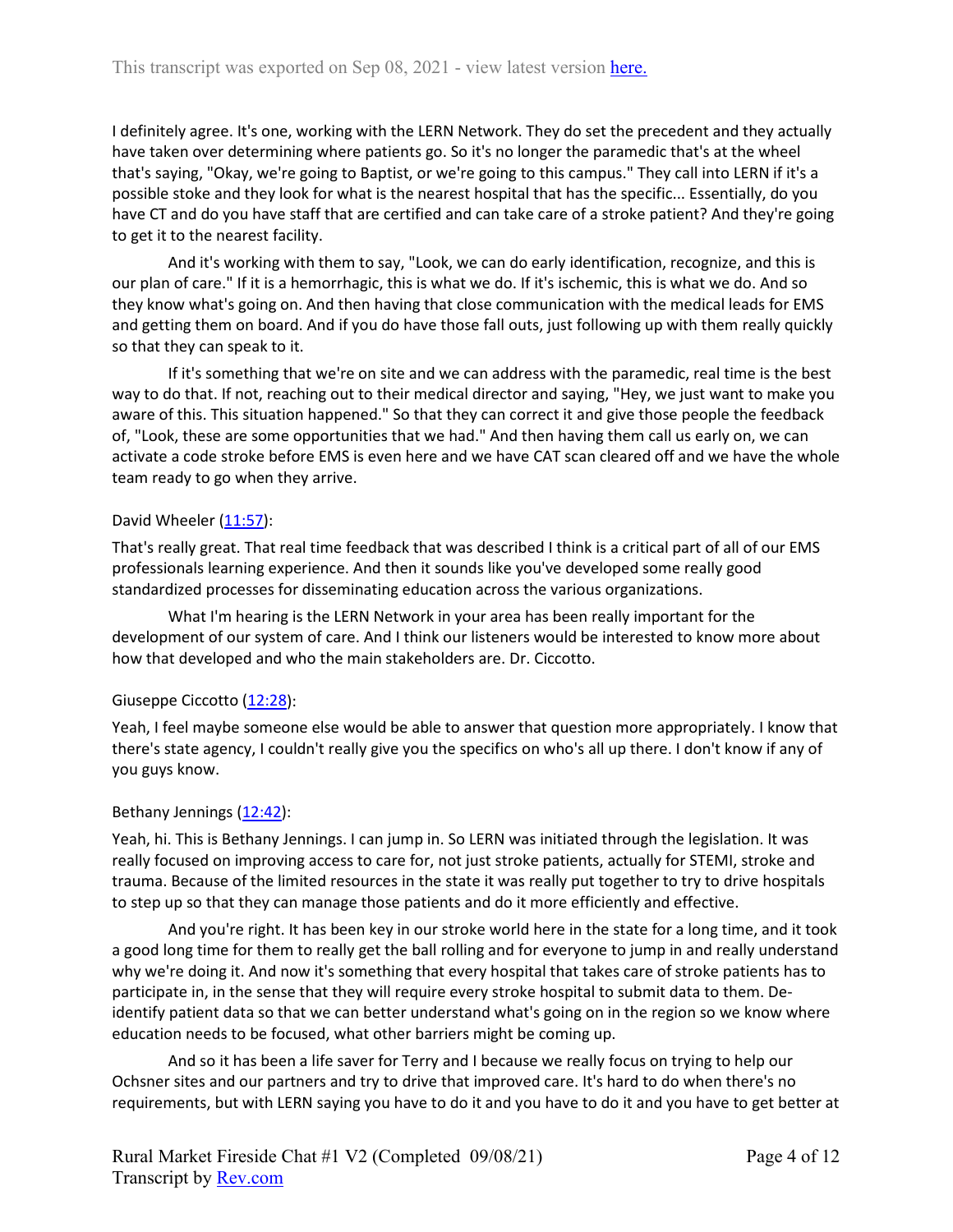it, or you have to develop action plans and you have to explain why you're not getting better. So that is definitely improved overall the care in the state because people have to monitor what they're doing and they have to review it and they have to make improvements.

## David Wheeler [\(14:20\)](https://www.rev.com/transcript-editor/Edit?token=FZWWl7AoWVn3DNst952ARrNopQRJeXirFLYtpXUFGLWcxmlOFDdWf_o3K-NFgP0R5sWM21wBkOpRieaFttAp6ni4g5c&loadFrom=DocumentDeeplink&ts=860.8):

Yeah, this level of state oversight seems to be a recurring theme at very successful systems around the country, and really helps to provide an impetus for otherwise competing hospitals to start to work together collaboratively. And again, I wonder if any of the three of you have more insight into how this was born. What was the driving force behind this and whose idea was it?

### Bethany Jennings  $(14:46)$ :

Hi, this is Bethany again. I would probably say it was more the trauma and the STEMI. In fact it was. So trauma and STEMI was really what was leading, and when they saw the improvements that were occurring with trauma and STEMI they said, "Well, stroke's time sensitive as well, and we need to make improvements."So the system that was in place, every stroke kind of piggybacked on that. And so the idea is that anything that's time sensitive being those three major things, and also resource required that we pull them in.

So I can't speak to whether it was one person that said we need to do this, or if it was a collaborative effort across the leadership in the state that said we need to do this. We certainly have the key players that are within our programs here in Louisiana that are stroke leadership. The providers that really have driven where we are today. So I suspect that that's probably where it stemmed from is that they didn't want to see trauma and STEMI getting so much better and stroke not.

So I think that's where it was born, and then it's just grown from there. And like I said earlier, it was a lot of baby steps and a long time to get us where we are today. It's pretty incredible to look back where we were two years ago to where we are today. It's a dramatic difference and it continues to grow and they continue to have higher standards and the bar raising and getting better at stroke care overall.

## David Wheeler  $(16:26)$ :

Thank you, Bethany. Yeah, it sounds like you guys have a very involved system and really could set a good example for the rest of us around the country on how to deliver best care for stroke patients.

I'd like to turn our discussion now towards what happens with patients once they arrive at your facilities. And Arianna, I wonder if you could maybe give us an overview of what happens when a stroke patient arrives in your facility and specifically, once a patient is identified as having had an intracerebral hemorrhage? What kind of management happens within your facility and who's involved in that?

## Arianna Hebert [\(17:01\)](https://www.rev.com/transcript-editor/Edit?token=lInfOZ_ui61fAgVf8EDTR5RBG5JadH2zk4FDlT8S1tcLuNoU92IBJbgdgcI9ImjpU81YOHoLJY6c6eedjMUFFG3pC2Y&loadFrom=DocumentDeeplink&ts=1021.62):

Sure. So we have a very coordinated and structured process that is in place, and it took time and effort to get where we are. But whether it's EMS that activates it or if it's the triage nurse, as soon as it's recognized that the patient is considered a potential stroke, we call that overhead and we have our coach stroke team that all respond.

We're fortunate in that our CAT scan machine is actually in the emergency department. So wherever the patient is located they go directly to CAT scan and everybody goes to the patient, rather than going to the room and having to move people around. So the patient goes to CAT scan, an ED provider goes there. A medical scribe goes so that they can start documenting. Someone at the desk,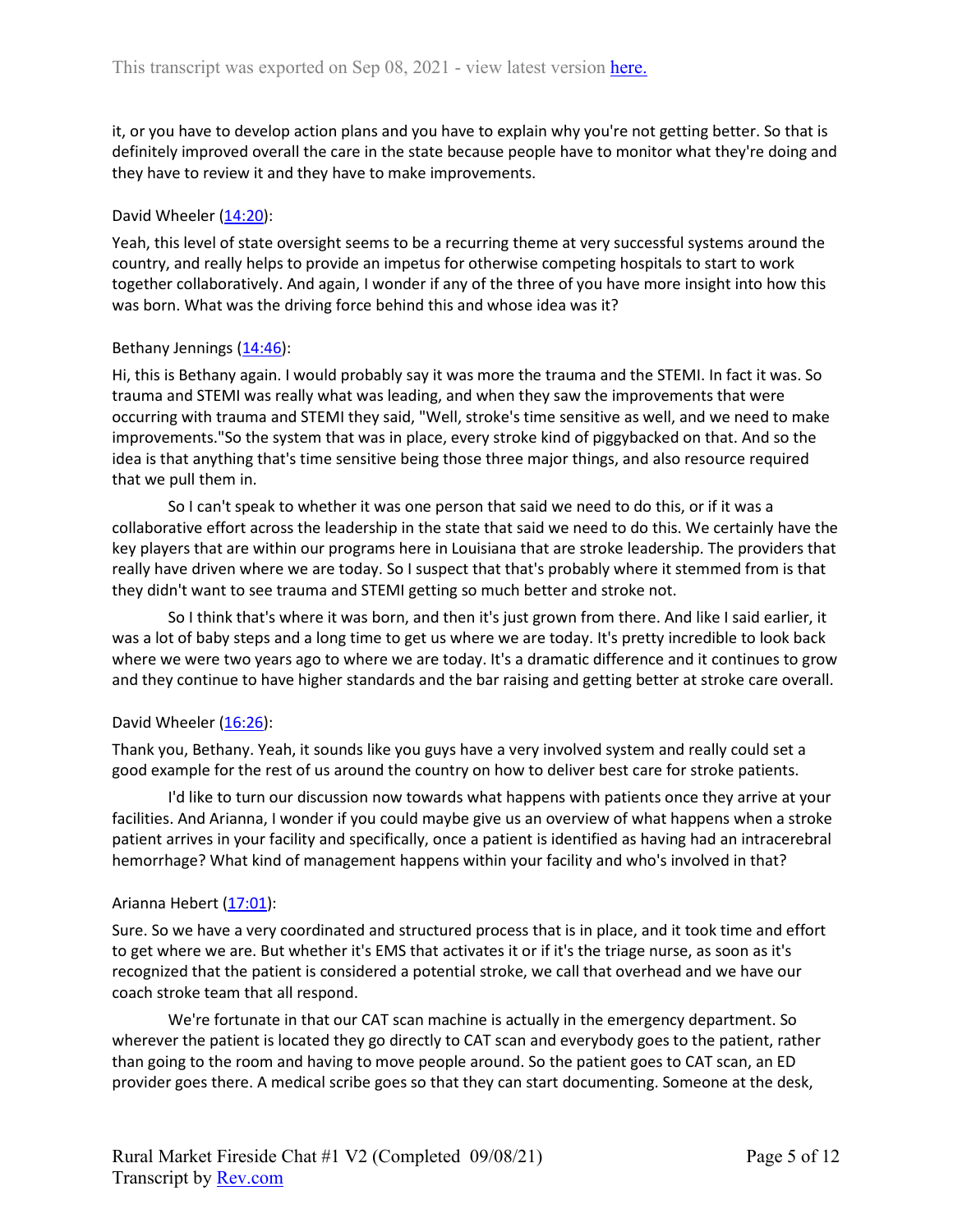typically either the charge nurse or the triage nurse, is calling... We have a Regional Referral Center which is how we start the process of getting the patient transferred and assessed by neuro.

We have CAT scan that comes. Respiratory comes so that we can do point of care testing and get labs relatively quickly in case we have to do any intervention. We have lab that comes down to draw the labs. So almost everything that is time sensitive that we need to get done gets done in CAT scan in the first five to ten minutes.

The patient goes through the CAT scan. The physician is usually sitting right there with them when that happens. So if they recognize that it's a bleed early on we call the referral center back and indicate that, because we now know, okay, we need to start working on transferring the patient.

If it's a questionable one they will usually call, let them know and neuro will pull up the CAT scan and they can look at it and determine it. And we'll start planning transfer at that moment. So most of the time with a head bleed we start working on transfer within the first ten to fifteen minutes.

## David Wheeler [\(18:56\)](https://www.rev.com/transcript-editor/Edit?token=Rhi_4_OJTUs_Gciggt6wE1IjzTpbkGOHUQv0yGQdQEOrikDdjxlasaL-UoITINHvdurLeoKLbKdtmw7dUGSkIm65Knk&loadFrom=DocumentDeeplink&ts=1136.82):

So in other words, once the CT scan demonstrates that intracerebral hemorrhage the care plan is straightforward. All these patients are going to be transferred to a higher level of care?

### Arianna Hebert [\(19:06\)](https://www.rev.com/transcript-editor/Edit?token=RlTf0MOakU16Sxh7e6mBIJxLKm-8XrhnGSn4OVjmFtdv-uHVYqLArnA90xJ-fYTHyCj-K77lB7U_r_5WsFvO3x0xbVI&loadFrom=DocumentDeeplink&ts=1146.86):

I would say 98% of the time, unless it's someone who's DNR, that it's not going to change their course of treatment, that we're not going to do any other interventions for them. And if it's a small bleed we'll sometimes leave them here, but pretty much everyone else gets transferred out.

David Wheeler [\(19:22\)](https://www.rev.com/transcript-editor/Edit?token=6YANct8IiFEY3VGLcmQ5r2pR4MGtjrp-8Elq2-P3QsmhVn6pgbyfoCYa73GVjE-ehiOlqRupP4cu7Efngo7cO94f69Q&loadFrom=DocumentDeeplink&ts=1162.41):

And Arianna, do you receive telestroke coverage in your ERs? Is that how neurology is involved?

Arianna Hebert [\(19:28\)](https://www.rev.com/transcript-editor/Edit?token=aX3hMtdNlqVUsGwx8AREWcUCcArNcT9PymGTKOdW-qprlcXKzzBcddQZ5HcGGqTSriMrcNXGRuLwfYeyrQAUz_VJwMo&loadFrom=DocumentDeeplink&ts=1168.62):

Yes. And we do that for both ischemic and hemorrhagic.

David Wheeler [\(19:32\)](https://www.rev.com/transcript-editor/Edit?token=G4ck6LgdRYnSCgv-pyT3x-uXUtkGRN8bqkBxXKIaviEMtHINB8uNwiTrGpm6xW1osHkl9m4OjWIIL4wqk0fiA9DluRI&loadFrom=DocumentDeeplink&ts=1172.5):

Very good. And Dr. Ciccotto, are you involved in the provision of telestroke services?

Giuseppe Ciccotto [\(19:38\)](https://www.rev.com/transcript-editor/Edit?token=C-V3OJbcW-cft7dQKFtpG7t__AYK0nDtaPDwfII6PDLwxF-agHqmy1eCE3GBdf5eED_NEhgUNa6QE1AEcJiT5SFQ2YM&loadFrom=DocumentDeeplink&ts=1178.14):

Yeah, I also cover telestroke as well.

David Wheeler [\(19:41\)](https://www.rev.com/transcript-editor/Edit?token=trk1r9FIZJRsHgelWNCNicMPxeANcpXhAQHbHgn1vWYRvDuoxuhiwIRrLYnKVu4Jfx2UBRLSEqeSIRc2WLoUyCvz6G8&loadFrom=DocumentDeeplink&ts=1181.32):

I'd be interested to learn a little bit more about how that coverage occurs. Which of your neurologists or stroke specialists are involved and what kind of call structure that involves. In other words when you're on the telestroke service is that a full- time job for a period of time and what kind of call structure is involved in that?

## Giuseppe Ciccotto [\(20:00\)](https://www.rev.com/transcript-editor/Edit?token=lz9ePblCkAlDWNTrskIH0BJyXikom-_9s9aEFdJGOq2LAuyfVsCGIkmtYaX7K6KFbuSq0N_v8JbAkShK8ioN1cTNU6Y&loadFrom=DocumentDeeplink&ts=1200.99):

I think Bethany can answer that question better than me. I'm not sure how the vascular neurology team covers that, but as far as the neuro critical care doc that are neurology trained, we will cross cover. We will pick up shifts on the telestroke service. We're not necessarily part of the scheduling every month.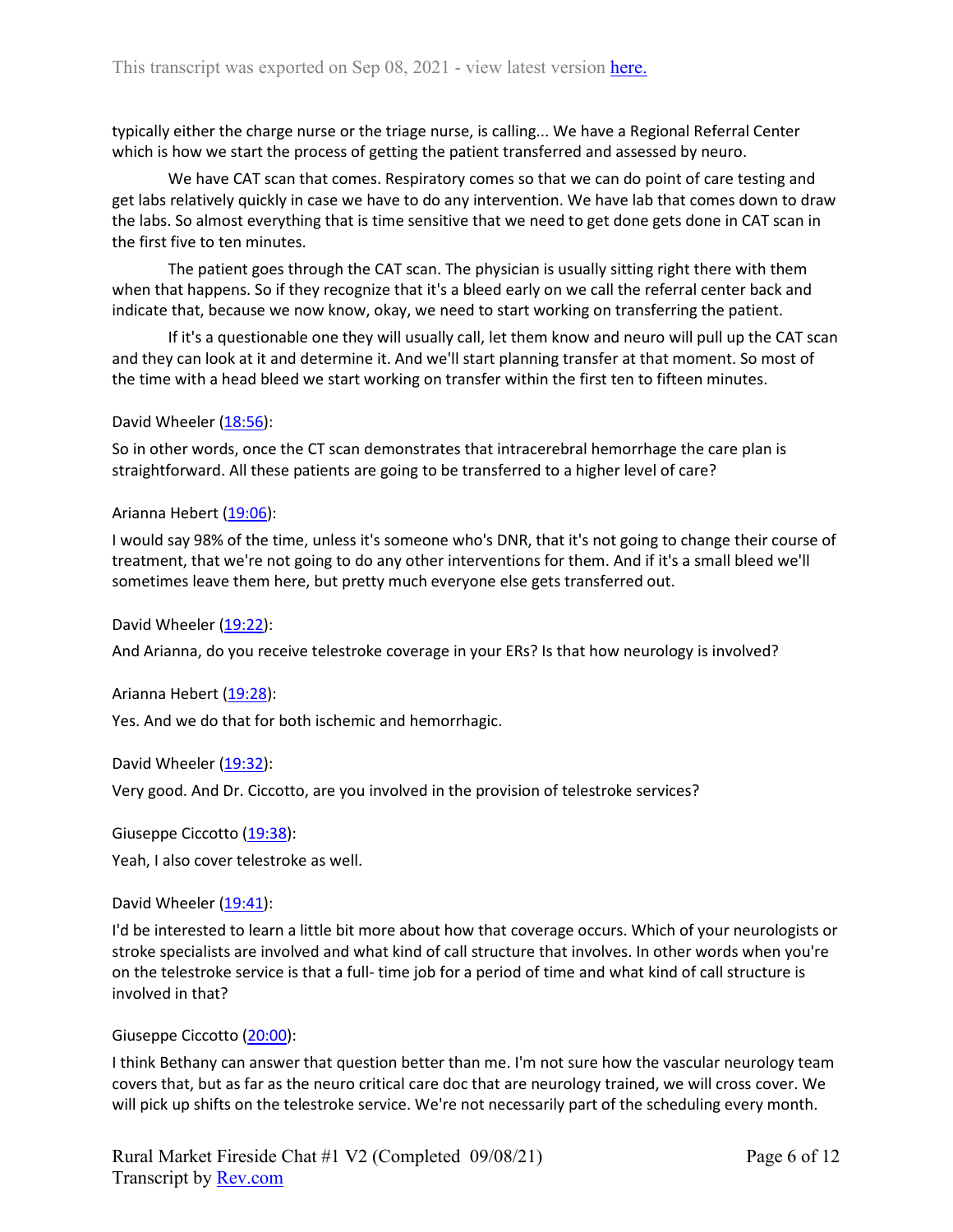## David Wheeler [\(20:27\)](https://www.rev.com/transcript-editor/Edit?token=zFgby26fL_AkawVri5BzsK7mFGn2FAqxY3fmf2azMZy4VhdN_ufx_7lZm-LFLYoEpvDBBfy5d8eH0CDA_iKZl7oWHw4&loadFrom=DocumentDeeplink&ts=1227.36):

Understood. We'll get to the admission of the patients to your neuro critical care units. Bethany, can you give us some insights into how the telestroke call system works?

## Bethany Jennings [\(20:36\)](https://www.rev.com/transcript-editor/Edit?token=cKE4gVtr2k0qOpGrIFYZrg45WrlPqS2YORhY6Hx31pgvfwkgNVCsNRHrq4dpS3mf0bxWxQk9l8lNkO-wetMI5r0aHiY&loadFrom=DocumentDeeplink&ts=1236.57):

Sure. Absolutely. So, many telemedicine systems in the country will have a third party vendor that provides their telemedicine coverage. And then their vascular neurology team will focus on those patients that are in their facility. We actually have a different model that we've stuck with since the beginning that we started this probably ten or so years ago.

Our vascular neurologists will cover and typically now, because of the number of sites that we have, it is a full-time job. And so they will, if they're on telemedicine, that is pretty much what they're doing all day. And then we usually try to separate it into a day and a night, because again, the volume has definitely changed throughout the years. We used to have it where they were doing say, acute stroke that come into the front door here at our Hub, and then doing telemedicine. And it quickly became very, very challenging to be in two places at the same time.

So we really have transitioned into, this is what you do when you're on that day. So if you're covering telemedicine, that's the only thing that you're doing. And then they also have a back-up system. So if they do get multiple consults within that same period of time, they can call their back-up and have that person take over and keep the flow going so that we're not having delays in the, what we call Tier 1, those acute stroke patients that need the vascular neurologist involved pretty quickly.

### David Wheeler [\(22:07\)](https://www.rev.com/transcript-editor/Edit?token=lu6sHXWutPJYOwMpGI5bob2jguhy99X3LFGaVEB0o7NKsEHHKGDkV4LjtB4GnaHaPgAvkIJ1mv0XVDPCZg-bDwfqpDY&loadFrom=DocumentDeeplink&ts=1327.89):

And Bethany, with intracerebral hemorrhage patients that are identified at spoke facilities, I'm assuming that there's a standardized approach to the care that's developed and disseminated system-wide. Is that accurate?

## Bethany Jennings [\(22:22\)](https://www.rev.com/transcript-editor/Edit?token=aN4-AE0RxwsybAshV2IvNP8ZbX7GYUPaXVO-qgx3DsGRBDzfO2d9JM89WNvPX2kK1X97YrzA5ZTakwzImfhEjQMEyLM&loadFrom=DocumentDeeplink&ts=1342.47):

Yeah. So the process for the ICH patient is a little bit different. It's a little challenging in the sense that with an ischemic stroke it's very same. The patient comes in, they get their CT scan and they get that work-up. The way that ICH presents, because there are so many vague symptoms, a lot of times hemorrhage is identified before the actual consult is even thought of. So they weren't thinking that. They get the CT scan and they realize, oh, gosh, this is a bleed. And so then, in those cases it actually turns into more of a neuro critical care, neurosurgical direction, versus getting the vascular neurologist to do the consult, and then proceed from there.

But if a patient comes through with those obvious neurologic symptoms that really prompt a consult, then yes, there is the same process that we have for an ischemic patient, just when we identify that hemorrhage, that's when we're then going to get our partners involved. So either it happens from the emergency department, the providers there recognizing that the bleed exists on scan, or that they're recognizing symptoms that indicate that this could be a potential stroke and then it's identified on the scan at that point.

And then you ask from there the neuro critical care, neurosurgical teams and the vascular neurologists, will all help that spoke site determine what is best for that patient. How to manage the blood pressure? What's the best goal for that particular patient? If they need to have any kind of reversal agents, which ones would be the best? And driving that. And then really expediting those patients that really need to transfer immediately.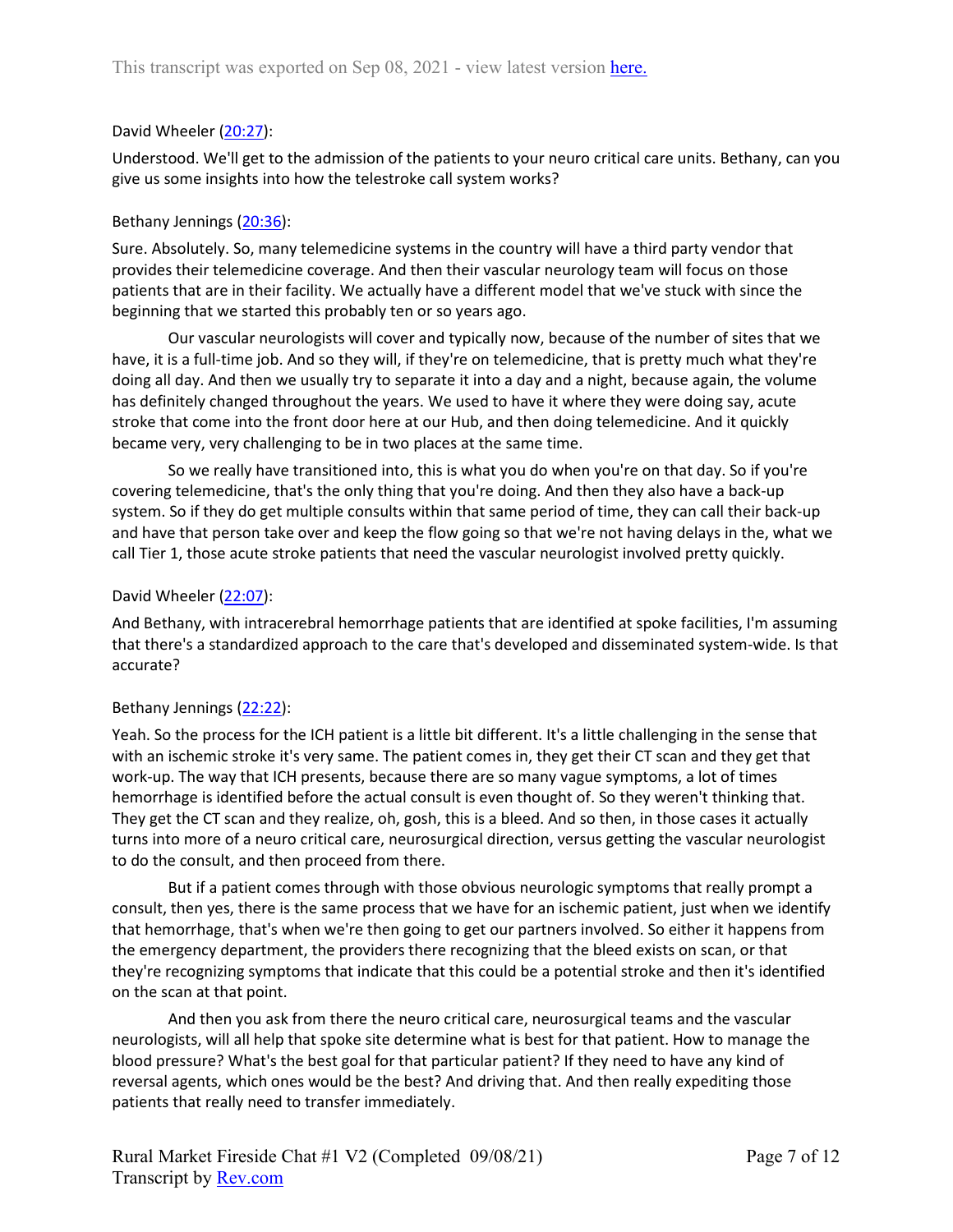We know all of them need to transfer but the ones that are really going to be the ones that are going to go bad in a community hospital are the ones we try to focus the attention on the highest.

## Arianna Hebert [\(24:08\)](https://www.rev.com/transcript-editor/Edit?token=ab2Qtq6n6p_IkRJMmxqhsAO3fPAXIrVhhOUoQ_j9sijdFTurkGpY1_hapShEycHUQLLdB82Q8LW9EBcJ__VRo3e3yGE&loadFrom=DocumentDeeplink&ts=1448.09):

We haven't really talked about, but we're all talking about it without really... We also have a third party that plays a [inaudible 00:24:15]. It's not just neuro and the ED. We have a Regional Referral Center that this is all that they do. They sit in a room and it's help connect to the appropriate consults, help coordinate the transfers.

So these are people in the back room that are getting the correct provider in charge with the ED provider. You have somebody on the side of them that's starting to coordinate EMS. So you're taking a lot of that workload off of what used to part of the ED's responsibility of getting a bed assignment, getting in touch with the consulting provider, making sure it's the correct consulting provider. ED is no longer doing that. It's the Regional Referral Center that is coordinating all of that.

## David Wheeler [\(25:00\)](https://www.rev.com/transcript-editor/Edit?token=9C_35FodpIxYtIVARysVWCBKuMY6NxwFuv6RFYrJOyy7m9KfBM4JBiFkxzAIu4iKMSQyeN0IPuWx0OyGi_v-ynhQEmQ&loadFrom=DocumentDeeplink&ts=1500.38):

That's really great, and I'm sure that that helps to standardize the approach and facilitate more rapid communication amongst various team members. Dr. Ciccotto, I'd like to hear a little bit more about how you typically get involved in these cases, at what point, and specifically what mechanisms of communication are you most often using? Is it strictly telephone or do you use some digital resources to help coordinate the care of these patients before they arrive in your unit?

# Giuseppe Ciccotto [\(25:27\)](https://www.rev.com/transcript-editor/Edit?token=KdaTt6-KxvcWzS5Ym80AKa2FFXqqmdrUYXrhYi6km_RDk7nZOawjNF_PpEUOo8TecedmPLpGN0RyA7gryJmIcr9ZbFk&loadFrom=DocumentDeeplink&ts=1527.34):

Sure. So, like Bethany and Arianna mentioned, there are several ways. The most common way would be the patient out at the spoke or the outside hospital, that we are being called, once they realize that there's a head bleed on the scan through the Regional Referral Center. This would be a phone call that I would get if I was on call that day here in the neuro ICU.

They would tell me that they have a patient at another hospital in Louisiana or Southern Mississippi. If I'm able to, if they are connected to our system where I'm able to see their images directly through the Ochsner Epic, then I would log on and take a look at their images here. We also have some hospitals that are not through the Epic system but I can still see their images through something called EasyViz.

So I would log on. I would take a look at the images. I would talk to the ED doctor over the phone through the Regional Referral Center about what's happening with the patient there. Their exam, their past medical history, any medications they're on. And at that point we would manage the patient together. Like Bethany mentioned, I would, based on the imaging, give them blood pressure goals. We would talk about the appropriate medications to use to lower the blood pressure. Whether the patient should be intubated at this point or not. Whether any reversals needs to be done for anti- coagulation or anti-platelet. And then we'll make the decision on the fastest way or the most appropriate way to get the patient here to main campus. On their way here then the neurosurgery team would be notified as well. We would all be waiting for the patient when they get here.

The other way is for the patient to come in through our ED locally here at the Hub. It pretty much works the same way, just not through the Regional Referral Center. Once they realize there's a head bleed, we will get called the same time neurosurgery gets called. We're usually down there first and we do the same process. It really just eliminates the emergency department. Once neuro critical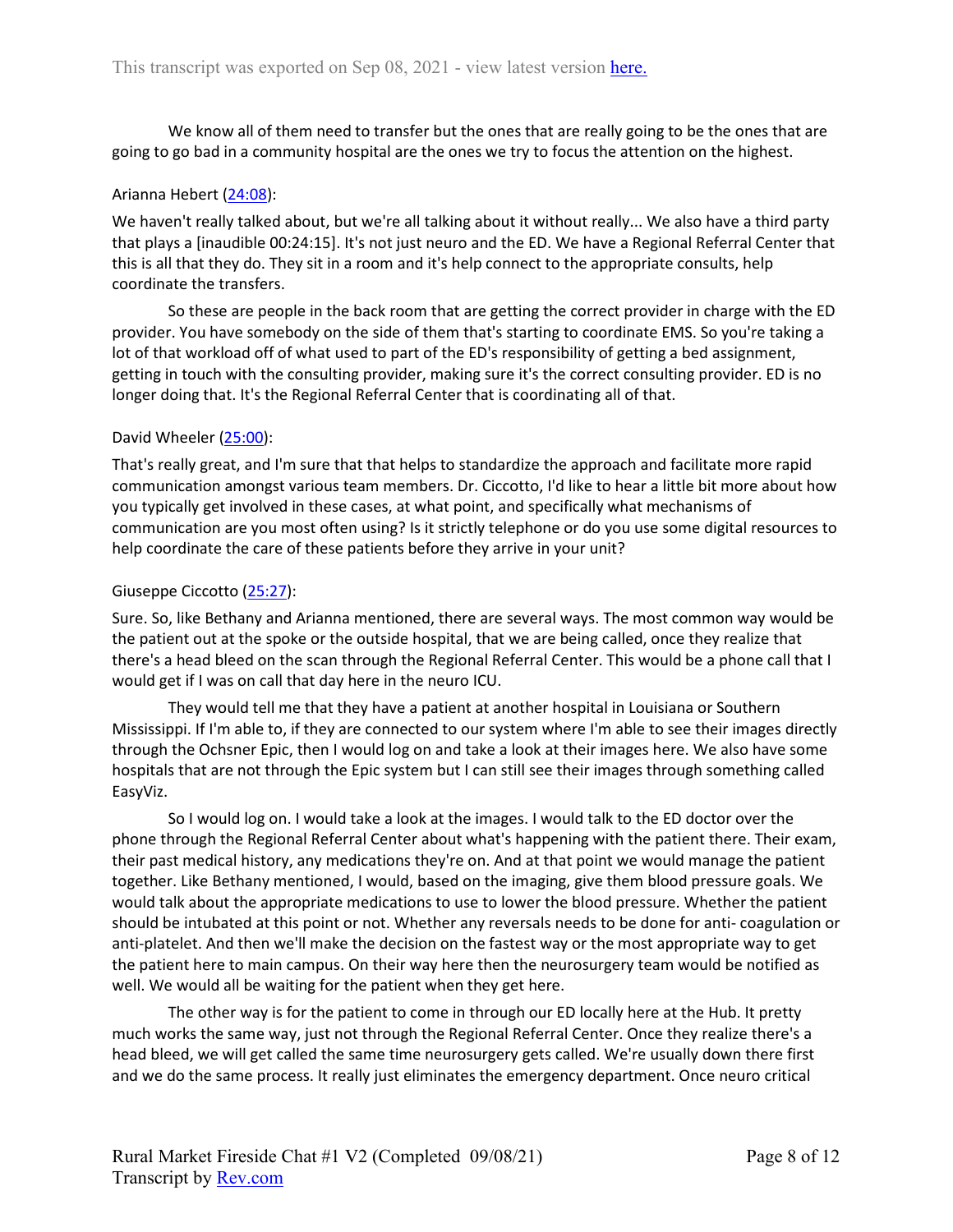care or neurosurgery come down into the ED, we tend to own the patient and we'll take over from there, and then try to get them up to the ICU as fast as possible.

### David Wheeler [\(27:44\)](https://www.rev.com/transcript-editor/Edit?token=RpZ5EU-8HZ5pQ5-i_qz4r1hW_q5bY3wYEZf6uaZVNnFBBuuG5D2_TbReVntha1ms0bCaJJkReHHgsuZlqsEUBfCq5qc&loadFrom=DocumentDeeplink&ts=1664.47):

Great. Another really important part of a system of care that sometimes gets short shrift in these conversations is, what happens with the patient once they've been treated in the facility, and how the Hub hospital collaborates back to the spoke system? So I'd like to understand better how you provide feedback to your community hospitals and what form that takes, and who's responsible for developing that information? And I'm betting, you, Bethany, play a pretty big role in that.

### Bethany Jennings [\(28:16\)](https://www.rev.com/transcript-editor/Edit?token=EzOEoqgiGTxem1-km9LmuB7xnNU_X3c4kdvi4s8YjTeBd792SYQ6DBkvNOjPaU-E0PjcOe7boHe85rPOvG8Ls5zsEUc&loadFrom=DocumentDeeplink&ts=1696.79):

Actually, both Terry and myself. Because the system is set up, obviously a very large system, we have different groups in the sense that we have our Ochsner named hospitals, we have our Ochsner partners, then we have our Ochsner sites that are strictly just spoke sites with telemedicine. Terry and I try to own the ones that are either Ochsner or Ochsner partners, just because we're all on Epic medical record. The workflows are going to be exactly the same because of the Epic workflows built in. So we will focus heavily on them.

For the Ochsner named sites we actually have a data system set up so that we have a shared drive. They complete their acute stroke log and then we actually can look at their log and help drive change in that respect. For our partners, they have a similar process but it's more on a verbal. And then our telemedicine partners, we actually have an entire department that handles telemedicine. And they actually have a relationship with each of the spokes, including the Ochsner system spokes and our partners. But then they focus heavily on those non-Ochsner, non-Epic sites, because their workflows are going to be a little bit different.

So they are giving feedback. They do it on a monthly basis. They give them their monthly telestroke with all of the data points that are around that particular patient that we did consults on, so that they can have the missing pieces that they weren't able to have from their system and their process. So then they can look at the big picture overall from beginning until end.

And then they also do a quarterly overview review of the entire population that they managed during that quarter. And they work heavily helping to drive... And then I spend a little bit of time with them, as well. We do a system-wide call. We have key people on that call and we share best practices. We do education. And that's how we get that feedback back to the sites.

## David Wheeler [\(30:17\)](https://www.rev.com/transcript-editor/Edit?token=3c9wwPGhn-Ni5y-xsSRtzbtFvl6X-cu0eJB-mpr6jrEXgTqT0WZecpYAQjVqAyagJX22kjnRZUtGgYEaXoyv0iQmWsA&loadFrom=DocumentDeeplink&ts=1817.72):

And Arianna, so do you find that these are effective means of communication? And then can you tell us a little bit about how once that information is received you disseminate that back within your care organization?

#### Arianna Hebert [\(30:33\)](https://www.rev.com/transcript-editor/Edit?token=rIT9lkFafH3KBvmVMhFFkuVX8qoxn6y7w8w9leMWsS133al1QzjsqvQtpwYunNgE8TvSLZK_bFQ-_j3xW81LlWCvf4k&loadFrom=DocumentDeeplink&ts=1833.05):

It absolutely is helpful. Our stroke committee, I co-chair it with our manager for the med surg unit, and so we will sit in on the system stroke committee. And then we bring any information that is a part of that conversation, we bring it back to our campus. And if it's things that we need we bring it back directly to the executive team. If it's unit specific we disseminate the information to those specific areas.

But it's also a good opportunity to see what other people are doing. What's working well? What doesn't work well? And it gives everybody an idea of other things we can try to keep improving, because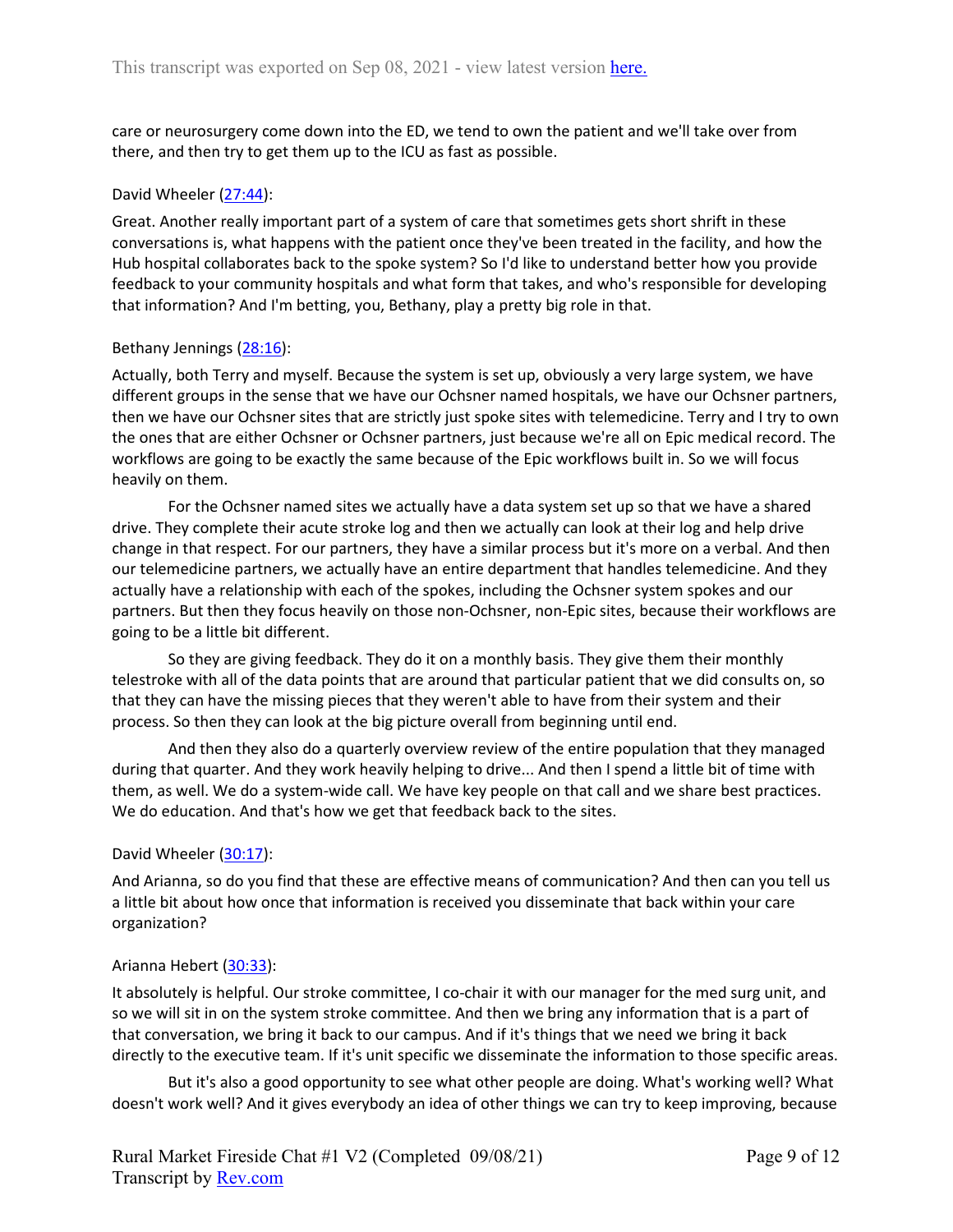you'll see certain campuses, they're excelling in one area but they're struggling in another area. That's a good opportunity to say... And because Bethany and Terry work so closely with each campus they start putting us together and saying, "Hey, look, I know this campus is having some trouble with CT times. This campus has done a lot of work with it and they've really improved the process. Why don't you guys talk?" And so they help us network and put the people together.

And then they also sit in on our personal stroke committees, and so they're able to give us feedback. And Bethany has been a huge part of our campus getting our guidelines together, getting all our evidence together. Once Terry joined us, she's been so helpful on really digging into the detailed part of the data, and where are we falling down, and why are we struggling, and how do we fix it. So they're that extra set of eyes that really helps connect of where we have opportunity to improve and who are good resources for that improvement?

# David Wheeler [\(32:23\)](https://www.rev.com/transcript-editor/Edit?token=V4-OoylQHDM81d5_v9NHxrfGv6rgQ8803iFOq430xomXfNmDs2blankf-cnh0f95_p-dv-6I4ARu57vlbbLE6H-ApCI&loadFrom=DocumentDeeplink&ts=1943.55):

That's terrific. Thank you for that. So turning our attention now to the patients themselves, I wonder if you guys could give me an overview of the types of stroke education that's provided to patients and family members who are recovering from intracerebral hemorrhages? And then maybe an idea of what rehabilitation services are available. Do most patients stay close to the Hub site or is there a strong effort to get people back to their home communities?

## Bethany Jennings [\(32:55\)](https://www.rev.com/transcript-editor/Edit?token=dWwJh6dKpF-dpuBhqjIzWy1rx5tM0_5OiQbeuDWmjqnjmECh5q8kLFtlgUFwU6iBsL0zVN0XqhVOl7ToW2w0UXV2e4o&loadFrom=DocumentDeeplink&ts=1975.11):

I can speak and then I think Dr. Ciccotto can probably speak as well. As far as the education, the majority of the patients are going to come to the main campus here at Ochsner as the Hub. As a comprehensive center, of course, we have to meet all of those guidelines for education and making sure it's individualized. We use the Epic system to try to help with that.

It has been a little bit of a challenge, so we did create a booklet, a stroke booklet, it's individualized to that patient. So it's actually like a workbook in the sense that there's areas that need to be filled in to help the patient better understand what type of stroke they've had, what are their specific risk factors? And then in there, there's education about each one of those risk factors. The more common risk factors that a patient would have. And then there's a box that helps them check this does not apply to me or this applies to me. So they know exactly what information they need to know when they leave the hospital.

And then if they did have any procedures while they were here in the hospital we check those as well so that they understand if they did get an EVD, because typically the patient's not going to remember that. But this is something that gets to go home with the patient and they can better understand the kind of care that they got. Their family can better understand.

And then we have, of course, resources between our social workers, our case managers. We have our dieticians. So, depending on the individual patient needs, while they're here in the hospital we will get that team involved. So it is definitely a multi-disciplinary approach.

The nursing staff, especially in the neuro critical care unit are remarkable in how much they educate and how they bring the families and the patients together, especially when the patient isn't able to participate. They do a really great job at providing that education. I don't know if Dr. Ciccotto wants to jump in on anything else on that.

Giuseppe Ciccotto [\(34:50\)](https://www.rev.com/transcript-editor/Edit?token=UEouPQ9BUSNptHbVHps9TIZCfgE8B_PXH0q7grcjvelCfxkGw3tEZTPGRhvGZGHtdQ9tl2IqDVbME_UprEvtAulc3M4&loadFrom=DocumentDeeplink&ts=2090.47):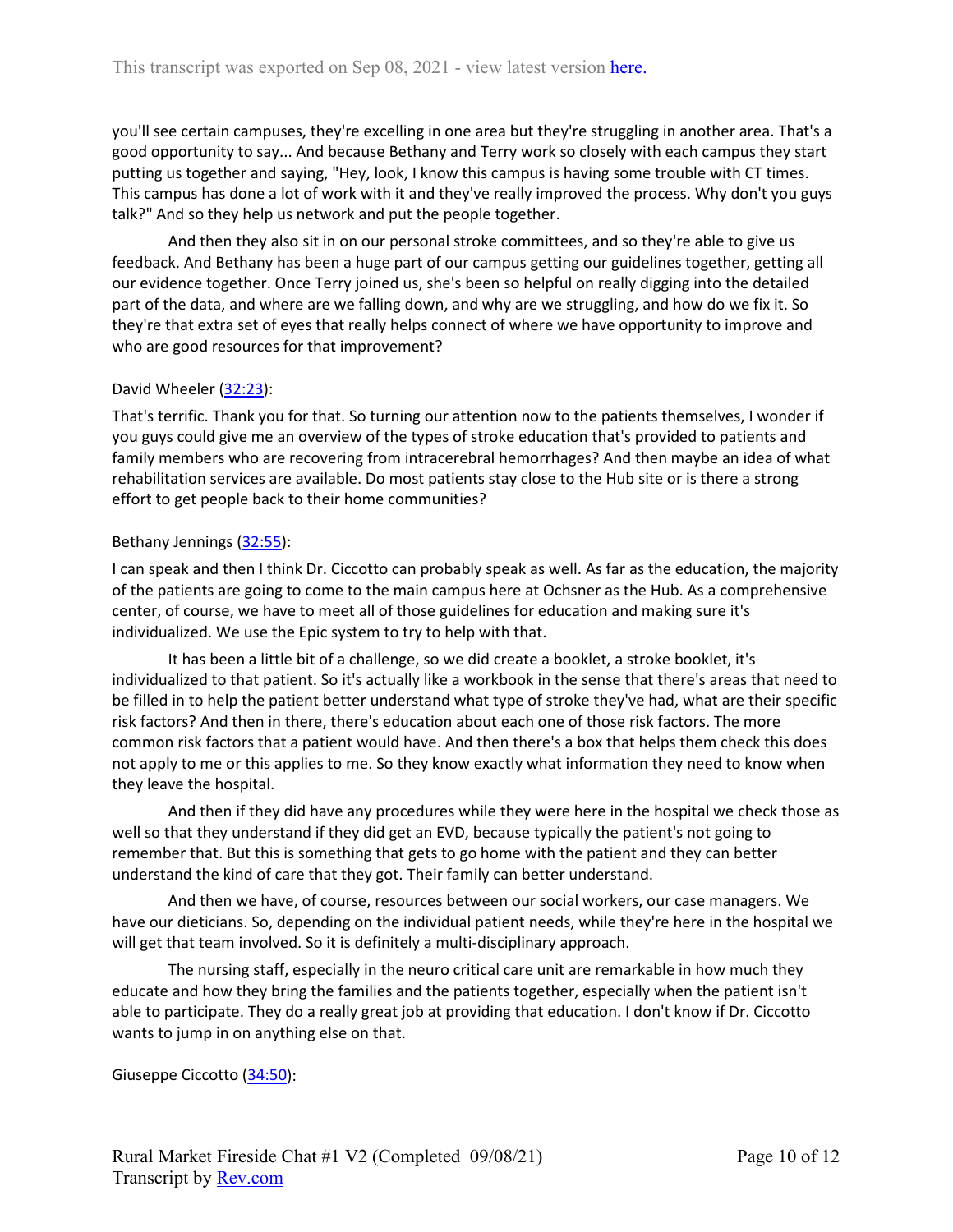Yeah. As far as the education that we do, that all comes from the work that Bethany has done and the rest of the stroke department.

To answer more about your question, post-acute care transition. After the stabilization and treatment of the patient, the next goal is to try to get them out of the hospital and on to the next phase of care as soon as possible, so they can begin their rehabilitation services and get back to as close to normal as they can, if not totally normal.

We will always do our best to try to get the patients closer to home. There's clearly a benefit to having family nearby when you're going through your rehab services, versus being alone somewhere in the middle of nowhere. So our case managers and our social workers work very hard to try to get the patients close to home where they have more family support.

If for whatever reason we're unable to do that, Ochsner does have a new state-of-the-art facility near the Hub here that offers inpatient rehab, skilled nursing and LTAC services. So for the patients that can't go back home for whatever reason, then we do try to get them into our own facility to continue their care. It also allows them to be closer to us here, should there be any issues they can come right back.

## David Wheeler [\(36:14\)](https://www.rev.com/transcript-editor/Edit?token=ypk4xG37bBccr7ME91_kS8bpumt1YzYOTef9LVtW9WeE5U6It0vlR5rD_pFKwUXTJT1PRo3NKD2niSBW6ZdluNRRBLU&loadFrom=DocumentDeeplink&ts=2174.87):

Arianna, any thoughts about post-acute care? Do patients returning to your community enroll in any of the facilities that you're overseeing?

### Arianna Hebert [\(36:26\)](https://www.rev.com/transcript-editor/Edit?token=tbFk6T6rhGJOw2gSZu-L97bE-jfWQBdssE0K0aYSd2d9uZVur32jgXz-VRcDiDsYMw7gUEh0B1NSZJ1yARvdsF_Z3IM&loadFrom=DocumentDeeplink&ts=2186.7):

I'm primarily over the emergency department, so not typically going to see them unless it's patients who have been discharged, just back at their home and presenting back to the hospital.

#### David Wheeler [\(36:37\)](https://www.rev.com/transcript-editor/Edit?token=nIlMvnfvckA4iX9dulmBm0JMOexYEHrUX3MkN-eLOAz8oM_40-15ylPBJZbPZ4HbpxtAuN6l6f8r1sW6C5Rg6RKLu2s&loadFrom=DocumentDeeplink&ts=2197.93):

Terrific. I'd like to thank you all for such a terrific overview of what sounds like an amazing program that's grown up with the Ochsner Health System. I'd like to invite any of the three of you to provide any closing thoughts or anything you'd like to share about your system of care that you think the rest of us would learn from?

### Giuseppe Ciccotto [\(36:57\)](https://www.rev.com/transcript-editor/Edit?token=aZ62hgg1bYhnSgmpaNJaNzQ4oOTjp04uk3ABz7sPfotjVXBjF3b1RFY5tURQZOwUf753bx3DTvjqxOjHPdA4SSfGtGE&loadFrom=DocumentDeeplink&ts=2217.04):

I can go. I've traveled this country. I've seen a lot of other programs, and I've never seen anything set up the way it's set up here with Ochsner main campus as a Hub and all of these spokes. And the way the spokes work, and the offset hospitals and our Regional Referral Center. Everything just seems to go extremely smoothly here, from EMS, all the way up to the main campus. It takes, I don't even want to say an army, because it's more than an army of people that have put this together that continuously work to tweak and better the system. And every day that I am here just impresses at the scale of how we're able to help patients, as well as how quickly everyone's able to adapt to get things done.

#### Arianna Hebert [\(37:47\)](https://www.rev.com/transcript-editor/Edit?token=Ehj6IcEXqTxO9Z87lthhrSdhMjuSHrTy0ufuHK5KEtaxbBc9AzhiNA2yaZwq06_5sUrvLt1tQ79PZ4kBlUdEalkGNEU&loadFrom=DocumentDeeplink&ts=2267.34):

And I'll just echo that. I think that it's so much more than just coming up with a plan. It's the coordinated efforts by so many different teams that have really helped to streamline the process and get it to where it's, not only did we get it right, but we get it right all the time. And when we don't get it right everybody stops and is open to the feedback of what went wrong and how do we fix it?